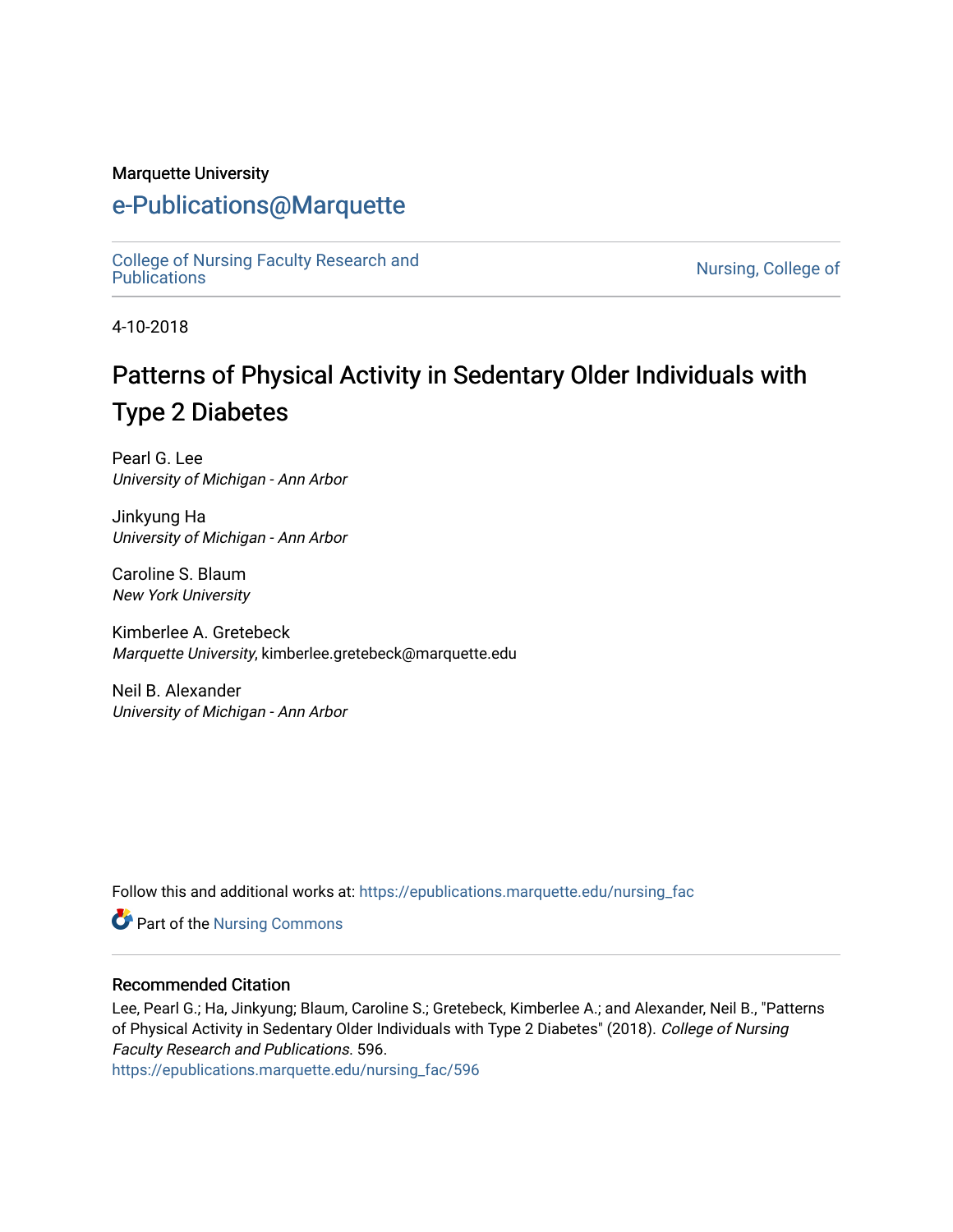# **RESEARCH ARTICLE Example 2014 12:30 The Contract of Contract Contract Contract Contract Contract Contract Contract Contract Contract Contract Contract Contract Contract Contract Contract Contract Contract Contract Contr**

# Patterns of physical activity in sedentary older individuals with type 2 diabetes



Pearl G. Lee<sup>1,2\*</sup>, Jinkyung Ha<sup>1,2</sup>, Caroline S. Blaum<sup>3</sup>, Kimberlee Gretebeck<sup>4</sup> and Neil B. Alexander<sup>1,2</sup>

# Abstract

**Background:** The Community Healthy Activities Model Program for Seniors (CHAMPS) survey, summarized into weekly caloric expenditures, is a common physical activity (PA) assessment tool among older adults. Specific types of PA reported in the CHAMPS have not been systematically analyzed. We applied latent class analysis to identify the patterns of PA among sedentary older adults with diabetes reported in the CHAMPS survey.

Methods: Latent class models of PA were identified using the CHAMPS survey data reported by 115 individuals aged ≥60 years with type 2 diabetes whom volunteered for a clinical study of PA. Multinomial logistic regression was used to assess independent predictors of a specific latent class, including age, sex, and performance in physical function tests.

Results: Ninety-three percent of the participants were classified into 3 latent classes. Participants in latent class 1 (60.9%) primarily reported domestic-focused activities. Participants in latent class 2 and 3 (19.5% and 19.6%, respectively) reported domestic-focused activities, in addition to leisure-time physical activities and structured exercise activities. Latent class 1, with more women than men (73% vs.27%), had the lowest caloric expenditure, whereas class 3, with fewer women than men (28% vs. 72%), had the highest caloric expenditure (all  $p < 0.001$ ). Latent class 2 had the fastest Timed-Up- and Go (7.65  $\pm$  1.28 s;  $p = 0.03$ ).

**Conclusions:** Individual PA response in CHAMPS can be categorized using latent class models into meaningful patterns which can inform PA interventions. Customized PA programs should consider the heterogeneity of the activities among sedentary older adults.

Trial Registration: ClinicalTrials.gov Identifier [NCT00344240;](https://clinicaltrials.gov/ct2/show/NCT00344240) retrospectively registered 23 June 2006.

Keywords: Diabetes, Physical activity, Physical function, CHAMPS

# Background

Over 25% of U.S. adults aged 65 years or older have diabetes mellitus, predominately of type 2 [\[1\]](#page-7-0), and they are at high risks for physical functioning impairment, premature death, and geriatric syndromes [[2\]](#page-7-0). Regular physical activity (PA) is the cornerstone of diabetes management as physical activities not only improve glycemic control [\[3,](#page-7-0) [4](#page-7-0)] but if performed as a part of a lifestyle modification, is effective in maintaining or improving physical functioning

\* Correspondence: [pearllee@med.umich.edu](mailto:pearllee@med.umich.edu)

<sup>1</sup>Department of Internal Medicine, Division of Geriatric and Palliative

Medicine, University of Michigan, Ann Arbor, MI, USA <sup>2</sup>Geriatric Research Education and Clinical Centers (GRECC), VA Ann Arbor

Healthcare System, 2215 Fuller Road 11G, Ann Arbor, MI 48105, USA Full list of author information is available at the end of the article

among older adults with diabetes [[5](#page-7-0)]. Yet few older adults with diabetes achieve the PA level recommended by professional societies [[6](#page-7-0)].

The American Diabetes Association [\[7\]](#page-7-0) and the Department of Human Health Services 2008 [\[8](#page-7-0)] recommend weekly PA of at least 150 min of moderate-intensity aerobic training and 2 days of strength training for adults with diabetes. Similar recommendations apply to older adults with diabetes who have few comorbidities and are functionally independent [[7\]](#page-7-0). However, adults with diabetes are less likely to be physically active than those without diabetes, with older age and female gender associated with an even lower likelihood of achieving the recommended PA level [[6](#page-7-0)]. Identification of the patterns of PA among sedentary older adults with diabetes, rather than just reviewing a summary score of PA level, may provide insight into why



© The Author(s). 2018 Open Access This article is distributed under the terms of the Creative Commons Attribution 4.0 International License [\(http://creativecommons.org/licenses/by/4.0/](http://creativecommons.org/licenses/by/4.0/)), which permits unrestricted use, distribution, and reproduction in any medium, provided you give appropriate credit to the original author(s) and the source, provide a link to the Creative Commons license, and indicate if changes were made. The Creative Commons Public Domain Dedication waiver [\(http://creativecommons.org/publicdomain/zero/1.0/](http://creativecommons.org/publicdomain/zero/1.0/)) applies to the data made available in this article, unless otherwise stated.

Portions of this paper were presented at the Gerontological Society of America Annual Scientific Meeting, Orlando, FL, 2015.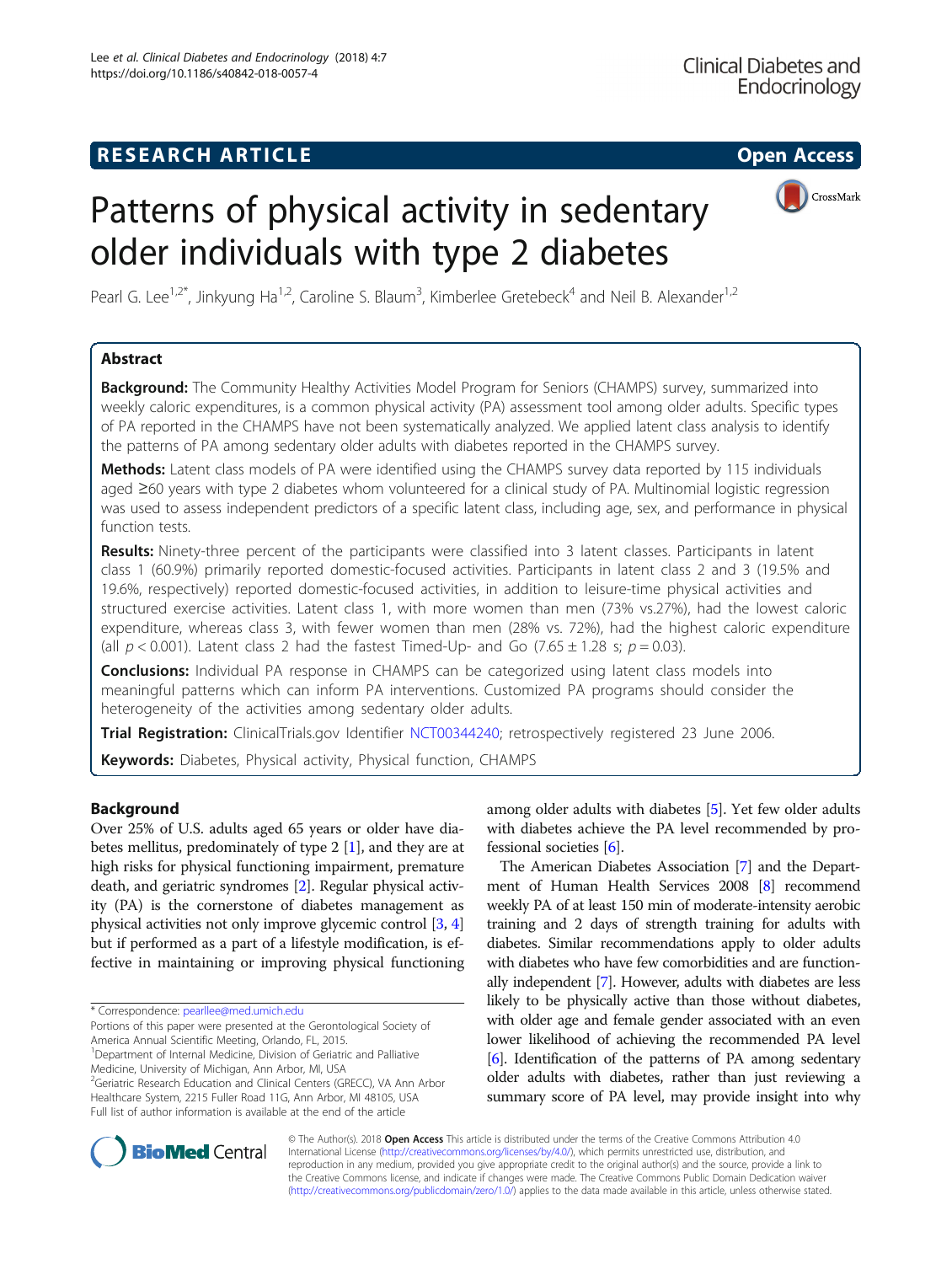their PA is deficient and then lead to a more informed customized program to enhance their PA.

One of the most commonly utilized tools to evaluate PA in community-dwelling older adults is the CHAMPS (Community Healthy Activities Model Program for Seniors) [[9](#page-7-0)] survey. Respondents report their participation in a number of activities (physical and social) that are commonly performed by older adults, and the time spent in each activity. CHAMPS scores are summarized into estimated weekly caloric expenditure, including calories expended on activities associated with moderate- or vigorous-intensity PA and total overall caloric expenditure. Few studies evaluated the specific types of activities reported in older adults on the CHAMPS, and few identified common patterns of activities in subgroups of older adults with diabetes. Our aim is to sought patterns of PA in subgroups of sedentary older adults with diabetes using a specific analytic tool, latent class analysis, and then evaluate if specific clinical and functional characteristics are associated with these subgroups.

# **Methods**

# Study design

The current study is an analysis of the baseline characteristics of participants enrolled in "Exercise and Activity Guidance in Older Adults with Diabetes", a randomized controlled trial to improve PA in sedentary older adults with type 2 diabetes.

# **Participants**

Inclusion criteria included aged 60 years or older with a diagnosis of diabetes and the ability to walk across a small room without an assistive device. Exclusion criteria included symptomatic cardiopulmonary disease, myocardial infarction in the past six months, daily musculoskeletal pain that hindered exercise, Folstein Mini Mental State Examination < 24 out of 30, participation in regular exercise two or more hours per week, and frequent episodes of low or uncontrolled blood glucose. Participants also underwent a 2D echocardiogram to exclude systolic dysfunction or significant valvular disease, and a maximal treadmill test to exclude exertion-induced ischemia.

Recruitment involved media advertisement, community outreach and mailings to patients with diabetes treated at the Veterans Affairs Ann Arbor Healthcare System and the University of Michigan, both of which provided Institutional Review Board approval. Participants who were screened eligible also had a physical examination with a nurse practitioner. Informed consents were obtained from all participants.

# Measures

The primary measure was PA reported by the study participants using the CHAMPS survey [\[9](#page-7-0)]. The CHAMPS survey is a validated 41-item questionnaire specifically designed to document a broad range of activities which vary in physical intensity. Respondents were to report on activities over the past 4 weeks, including the number of times per week and the number of hours per week involved in each activity. Each of these physical activities is assigned a MET (metabolic equivalence task) value consistent with the intensity of effort usually associated with performing the activity, thus allowing calculation of caloric expenditure per week [\[10\]](#page-7-0).

Covariates included age, sex, BMI (Body Mass Index), race/ethnicity, education, marital status, and key comorbidities common in older adults with diabetes, including hypertension, coronary artery disease, and osteoarthritis. Participants completed the Diabetes Care Profile to assess their attitudes, beliefs, and difficulties with diabetes selfcare [\[11\]](#page-7-0), the Center for Epidemiologic Studies Depression Scale (CES-D) questionnaire [\[12](#page-7-0)] to assess depression, and the 12-Item Short Form Health Survey (SF-12) to assess quality of life [[13\]](#page-7-0). Venous blood samples were obtained and processed by the University of Michigan pathology lab, which is certified by National Glycohemoglobin Standardization Program, to determine hemoglobin A1c.

Physical function test included: Timed Up and Go (TUG; time to rise from a chair, walk 10 ft and return to the chair); Six Minute Walk (6 MW; distance walked in 6 min) [[14\]](#page-7-0); and Comfortable Gait Speed over a 10 m walk [\[15\]](#page-7-0). Peak Oxygen Uptake (VO<sub>2</sub>, ml/kg/min) was measured during a treadmill walk using a modified Bruce protocol  $[16]$ : Starting with a 3 min warm-up at 0% grade, the speed was adjusted to identify the fastest comfortable walking speed for the individual, with subsequent gentle (generally 2% grade) increases at 2 min intervals. Peak  $VO<sub>2</sub>$  is reported because a true maximum  $VO<sub>2</sub>$  is often not possible due to participant comorbidities, fatigue, and motivation [[17](#page-7-0)].

#### Data analysis

Among the 41 items in the CHAMPS questionnaire, 28 related to physical activities were used in the analysis; the remainder, which are not strictly physical activities (e.g., social activities, volunteering, hobbies), were not analyzed. The goal was to utilize latent class models to group the 28 physical activity items into smaller numbers of categories for the results to be clinically meaningful. To build the latent class models, we first excluded 9 outlier questions from the analysis because less than 5 respondents (4.3%) participated in each of these activities (i.e., playing basketball, skating, dancing, singles or doubles tennis, jogging, aerobic machine use, yoga, and aerobics). Due to the co-linearity or overlapping of 8 activities, we combined the response to these activities in the subsequent analyses: strength training  $(n = 19)$  included those reported heavy  $(n = 9)$  or light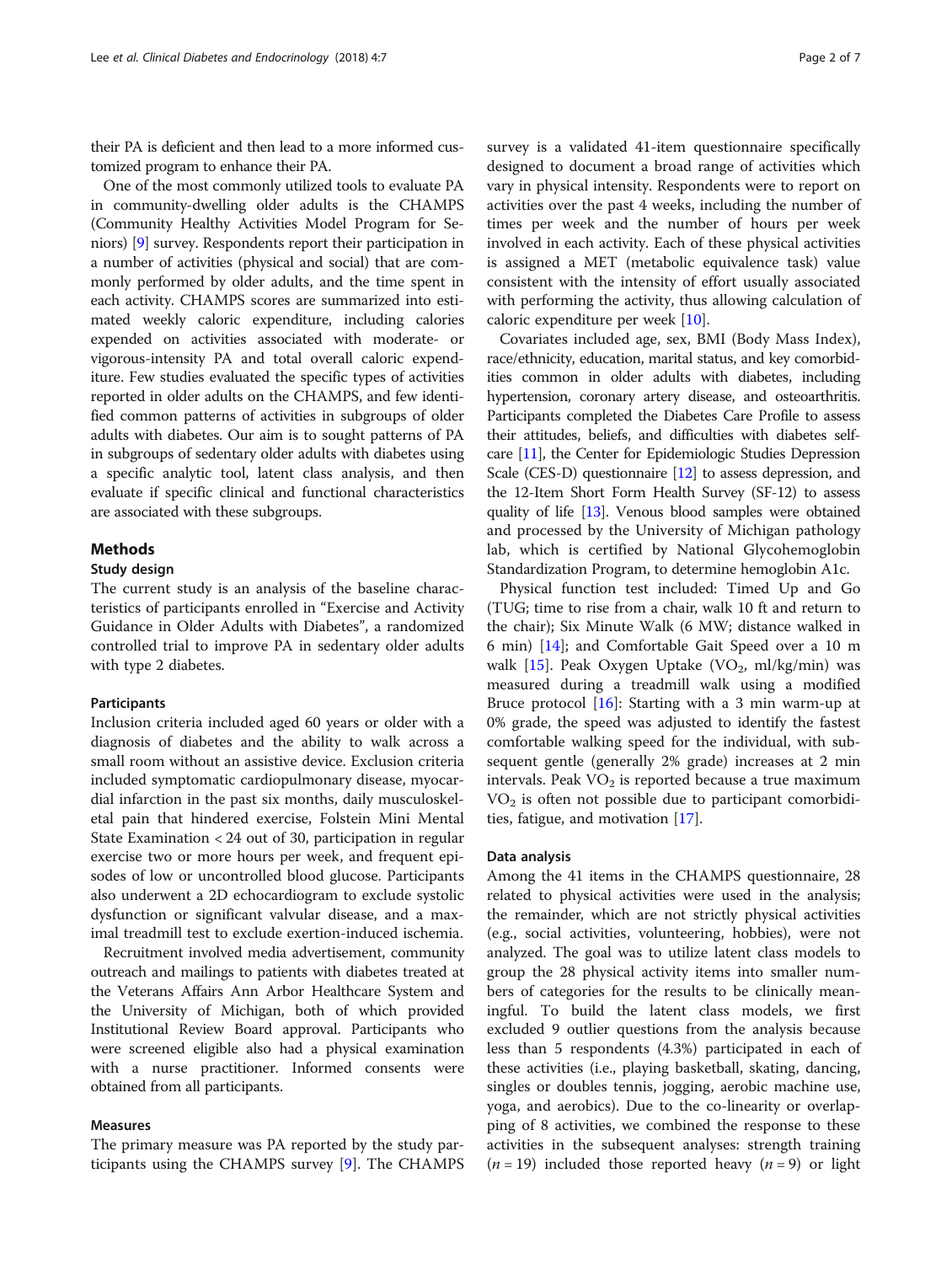strength training  $(n = 14)$ ; swimming  $(n = 6)$  included moderate  $(n = 4)$  or gentle  $(n = 6)$  swimming; walking uphill/fast ( $n = 34$ ) included walking uphill ( $n = 16$ ) or walking fast  $(n = 23)$ ; and golf  $(n = 9)$  included golfing while carrying golf bag ( $n = 3$ ) or riding a cart ( $n = 8$ ). As a result, we have 15 activities for latent class analyses.

Using the remaining 15 activities, we performed latent class analyses, and estimated all models between 1 and 5 clusters. We determined that the model with 3 latent classes was the optimal model as the bootstrap  $p$ -value or the goodness of fit test for this latent class model was 0.22, the misclassification rate was small (5.31%), and it has the smallest Bayesian Information Criterion among all the models [[18](#page-7-0), [19](#page-7-0)]. We then compared the participants' characteristics in each of the 3 latent classes, using ANOVA for continuous variables and Fisher's exact test for categorical variables. We also performed post-hoc tests (Turkey-Kramer pairwise comparisons and proportion test) to localize the differences found between the 3 latent classes. For characteristics that were found to be significantly different in the 3 latent classes (i.e.  $p <$ 0.05), multinomial logistic models were built to assess the odds ratio of being in one of the three latent classes based on these characteristics.

All statistical analyses were conducted using Latent Gold 4.0 and SAS 9.3 software programs.

## Results

Of the total of 115 sedentary diabetes participants, 60% were female and 77% were white, with a mean age of 71 years (See Table [1](#page-4-0)). The most commonly reported 5 physical activities were light house work, light gardening, walk to do errands, walk leisurely, and heavy work around the house (See Fig. [1](#page-5-0)). Eighty-three percent of participants reported light house work, making it overwhelmingly the most prevalent activity performed by this population; 51% of participants reported "YES" to the second most prevalent activity, light gardening. Less than 5% of the participants reported participation in dance, yoga, aerobic machines, swimming moderately, golf (carrying equipment), jogging, aerobics, or tennis. No one reported skating, basketball, soccer, or racquetball. Women were more likely than men to perform light or heavy work around the house  $(p < 0.05)$ (See Fig. [1\)](#page-5-0). Men were more likely than women to work on car, walk uphill, perform strength training, and golf (riding a cart)  $(p < 0.05)$ .

Ninety-three percent of the participants  $(n = 107)$ could be classified into 3 latent classes, whereas 8 participants dropped out of the analysis because of missing values in at least one of the PA questions. The 8 participants were similar to the remaining 107 participants with respect to their age, BMI, and performance in 6 MW, gait speed, and TUG ( $p > 0.05$ ). The majority of

the participants (60.9%) belonged to latent class 1, which included predominantly domestic-focused activities of generally low physical intensity (See Fig. [2](#page-5-0)). These participants most commonly reported light housework, walking to do errands, light gardening, and walking leisurely, in descending order. Participants in latent class 2 and 3 ( $n = 21$  and  $n = 18,19.5%$  and 19.6%, respectively) had a high probability of reporting domestic-focused activities in addition to leisure-time physical activities and structured exercise activities.. Class 2 participants were likely to report heavy gardening, walking to do errands, walking leisurely, and stretching. Class 3 participants were likely to report heavy housework, walking leisurely, stretching, and strength training.

Participants in the 3 latent classes were similar in age, race, education, marital status, SF-12, CES-D, Diabetes Care Profile (results not shown), chronic diseases, BMI, A1c, use of insulin, 6 MW, gait speed, and peak  $VO<sub>2</sub>$  (See Table [1\)](#page-4-0). However, there were more women than men in latent class 1 (73% vs.27%) and fewer women than men in class 3 (28% vs. 72%) (both  $p < 0.001$ ). TUG was significantly different among the participants in the 3 latent classes ( $p = 0.03$ ), with the participants in class 2 having the fastest TUG score  $(7.65 \pm 1.28 \text{ s})$ , although the participants in all 3 classes had TUG scores consistent with the norms for community-dwelling older adults [\[20\]](#page-7-0).

Mean total weekly caloric expenditure and moderatevigorous activity caloric expenditure differed significantly between participants in the 3 latent classes. Latent class 1 had the lowest caloric expenditure and class 3 had the highest ( $p < 0.001$ ). A similar pattern was found in the mean weekly frequency of PA among the 3 latent classes  $(p < 0.01)$ .

Using multinomial logistic analysis, we compared the odds of a participant being classified into one of the 3 latent classes based on age, sex, TUG scores, caloric expenditures and the frequency of PA (Table [2](#page-6-0)). Compared to class 1, participants in class 2 had lower odds ratio (OR) of having higher TUG score (OR 0.5, 95%CI 0.3– 0.9,  $p < 0.02$ ); that is, for every 1 s increased TUG, the odds for being in class 2 verses class 1 decreases 50%. Participants in both class 2 and class 3 were more likely to report more frequent participation in PA (class 2 vs 1 OR 2.8, 95% CI 1.4–5.5, p < 0.01; class 3 vs 1 OR 2.6, 95% CI 1.2–5.6,  $p < 0.02$ ). The remaining characteristics were not statistically significant ( $p > 0.05$ ).

# **Discussion**

In sedentary older adults with diabetes who were recruited for a clinical trial to improve PA, we distilled the large number of (e.g. 28) different physical activities reported in the CHAMPS into a set of 15 items to provide a more meaningful pattern of physical activities. Accordingly, we classified the majority of this cohort (93%) into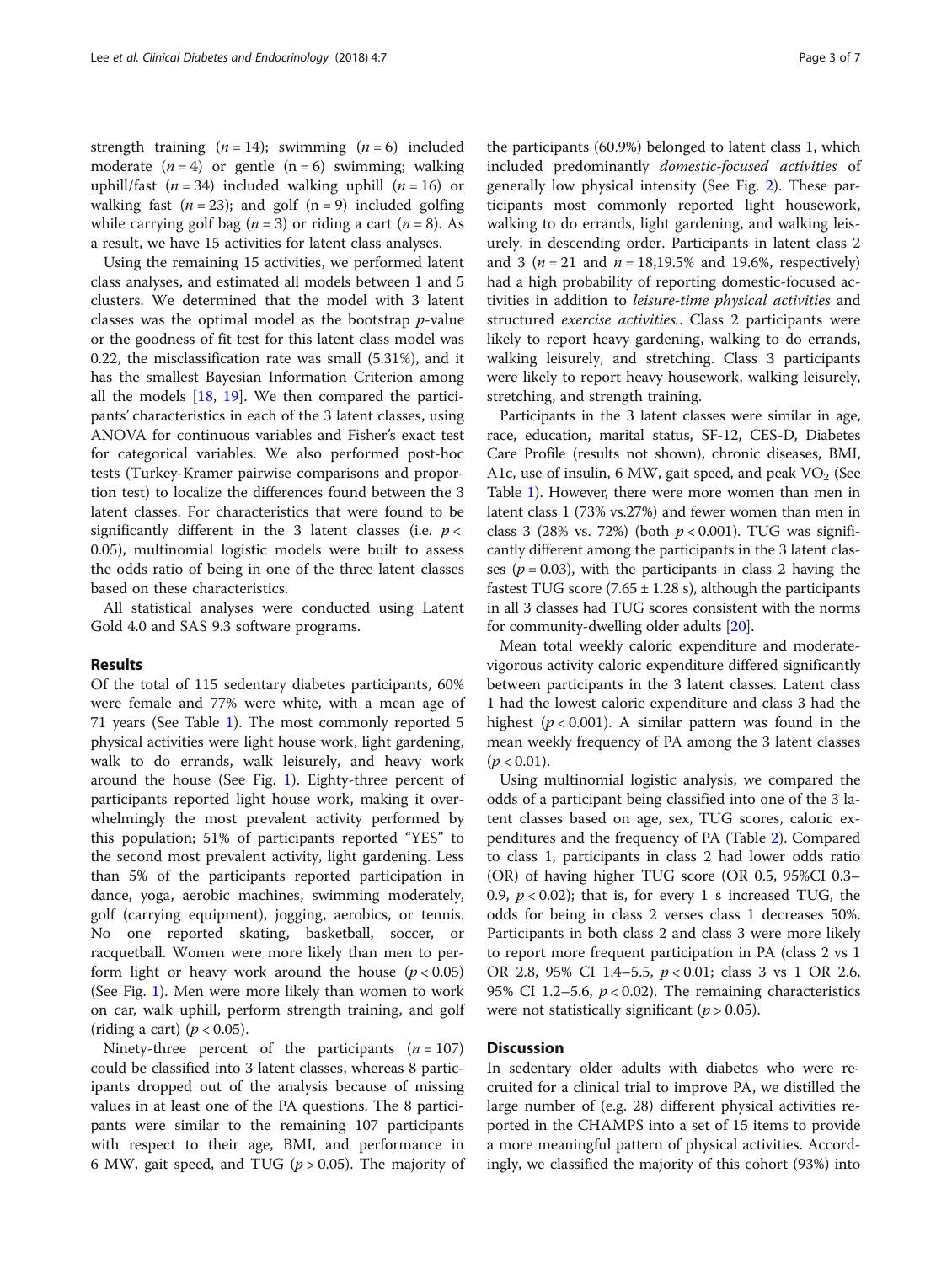<span id="page-4-0"></span>

| <b>Table 1</b> Characteristics of study participants according to the latent classes of physical activities |  |  |  |  |
|-------------------------------------------------------------------------------------------------------------|--|--|--|--|
|                                                                                                             |  |  |  |  |

| Characteristics of participants<br>$(N = 115)$                                     | Mean $\pm$ SD or<br>total $N$ (%) | Participant Groups by latent classes of physical<br>activity <sup>a</sup> |                     |                                |                      |  |
|------------------------------------------------------------------------------------|-----------------------------------|---------------------------------------------------------------------------|---------------------|--------------------------------|----------------------|--|
|                                                                                    |                                   | Class 1<br>$N = 68$                                                       | Class 2<br>$N = 21$ | Class <sub>3</sub><br>$N = 18$ |                      |  |
| Age, years                                                                         | $70.6 \pm 7.1$                    | $70.5 \pm 7.8$                                                            | $70.1 \pm 5.8$      | $71.6 \pm 6.7$                 | 0.80                 |  |
| Female                                                                             | 66 (60.0%)                        | 50 (73.5%)                                                                | 10 (47.6%)          | 5 (27.8%)                      | $< 0.001^{\alpha}$   |  |
| White                                                                              | 84 (77.1%)                        | 50 (62%)                                                                  | 17 (81.0%)          | 15 (83.3%)                     | 0.68                 |  |
| African-American                                                                   | 25 (22.9%)                        | 18 26.5%)                                                                 | 4 (19.1%)           | 3 (16.7%)                      |                      |  |
| Some college or more                                                               | 90 (84.1%)                        | 56 (82.4%)                                                                | 19 (90%)            | 15 (83%)                       | 0.74                 |  |
| Married                                                                            | 53 (49.5%)                        | 30 (44.1%)                                                                | 13 (61.9%)          | 10 (55.6%)                     | 0.32                 |  |
| BMI ( $kg/m2$ )                                                                    | $32.7 \pm 5.9$                    | $33.2 \pm 6.5$                                                            | $30.8 \pm 4.0$      | $33.9 \pm 6.0$                 | 0.20                 |  |
| SF-12: Health faire/poor                                                           | 13 (12.2%)                        | 8 (11.8%)                                                                 | 2(9.5%)             | 3 (16.7%)                      | 0.83                 |  |
| Health good/excellent                                                              | 94 (87.9%)                        | 60 (88.2%)                                                                | 19 (90.5%)          | 15 (83.3%)                     |                      |  |
| Hypertension                                                                       | 94 (83.2%)                        | 58 (85.3%)                                                                | 15 (71.4%)          | 16 (88.9%)                     | 0.27                 |  |
| Coronary Artery Disease                                                            | 14 (12.4%)                        | 7 (10.3%)                                                                 | 3 (14.3%)           | 3 (16.7%)                      | 0.63                 |  |
| Arthritis                                                                          | 41 (36.3%)                        | 25 (36.8%)                                                                | 8 (38.1%)           | 6 (33.3%)                      | 1.00                 |  |
| Lung disease                                                                       | 15 (13.3%)                        | 10 (14.7%)                                                                | $1(4.76\%)$         | 4 (22.2%)                      | 0.31                 |  |
| Depression (CES-D)                                                                 | $5.84 \pm 3.73$                   | $5.97 \pm 3.72$                                                           | $5.35 \pm 3.42$     | $5.89 \pm 4.23$                | 0.81                 |  |
| Hemoglobin A1c, %                                                                  | $6.95 \pm 1.3$                    | $7.03 \pm 1.28$                                                           | $6.71 \pm 1.08$     | $6.58 \pm 0.73$                | 0.28                 |  |
| Using insulin                                                                      | 26 (23.0%)                        | 15 (22.1%)                                                                | 3 (14.3%)           | 5 (27.8%)                      | 0.59                 |  |
| Six minute walk (feet)                                                             | $1313.5 \pm 251.9$                | $1311.4 \pm 251.8$                                                        | $1345.4 \pm 254.5$  | $1334.0 \pm 271.1$             | 0.85                 |  |
| Comfortable gait speed (meter/s)                                                   | $0.95 \pm 0.2$                    | $0.95 \pm 0.2$                                                            | $0.95 \pm 0.2$      | $0.95 \pm 0.1$                 | 0.99                 |  |
| Timed Up and Go test (seconds)                                                     | $8.70 \pm 2.02$                   | $9.00 \pm 2.11$                                                           | $7.65 \pm 1.28$     | $8.74 \pm 2.28$                | $0.03^{\beta}$       |  |
| Peak VO <sub>2</sub> (ml/kg/min)                                                   | $16.72 \pm 4.92$                  | $16.59 \pm 5.00$                                                          | $17.27 \pm 4.64$    | $17.53 \pm 5.67$               | 0.73                 |  |
| <b>CHAMPS<sub>TOTAL</sub></b><br>(Kcal/wk)                                         | $2482.0 \pm 2086.3$               | $1645.1 \pm 1505.9$                                                       | $3380.3 \pm 1841.7$ | $4363.0 \pm 2427.6$            | $< 0.001^\alpha$     |  |
| Frequency per week in any physical activities, times                               | $4.40 \pm 2.43$                   | $3.15 \pm 1.41$                                                           | $6.29 \pm 2.03$     | $6.94 \pm 2.60$                | $<.0001^\alpha$      |  |
| CHAMPS <sub>MOD_EXERCISE</sub><br>(Kcal/wk)                                        | $1250.4 \pm 1497.2$               | 593.6 ±<br>859.1                                                          | $1989.6 \pm 1349.2$ | $2568.5 \pm 1759.0$            | $< 0.001\alpha$      |  |
| Frequency per week of moderate-vigorous physical activities, times $1.72 \pm 1.61$ |                                   | $0.90 \pm 0.95$                                                           | $2.81 \pm 1.36$     | $3.61 \pm 1.54$                | < 0.001 <sup>a</sup> |  |

<sup>a</sup>The 3 latent classes included 107 participants (93% of the total number of participants). Comparison of the 3 latent classes used ANOVA for continuous variables and Fisher's exact test for categorical variables. Percentages represent column percent. P-values represent comparison of the 3 latent classes<br><sup>qβ</sup> Post-hoc comparison of each latent class used Tukey-Kramer pairwise compa

Both class 1 vs. 2 and class 1 vs. 3 are significantly different (each  $p < 0.05$ ); β = Only class 1 vs. class 2 is significant ( $p < 0.05$ )

SD Standard deviation, BMI Body Mass Index, CES-D Center for Epidemiologic Studies Depression Scale questionnaire, SF-12 12-Item Short Form Health Survey, CHAMPS Community Healthy Activities Model Program for Seniors

3 latent classes based on their CHAMPS responses: class 1- least active, domestic-focused activities of generally light intensity; class 2 – more active, mixed domestic activities, leisure time physical activities and exercises; and class 3 – most active, with the highest probability of performing leisure-time PA and exercises than the other 2 classes. Support of the 3 latent classes is evident in the 3 levels of energy expenditure based on the activities report by each class. Note that summarizing the CHAMPS survey into a single measure, i.e., energy expenditure per week, omits valuable information that can inform future PA interventions. To our knowledge, this unique approach to characterize PA participation using the CHAMPS survey has not been

previously reported. Our analyses provided several interesting observations.

Older adults with diabetes who do not meet the recommended PA level (> 150 min moderate intensity PA/week) were heterogeneous in the activities that they participate in. While many were active in a variety of low-intensity, domestic activities, similar to other reports [[21,](#page-7-0) [22](#page-7-0)], some were participating in moderate-vigorous intense activities. Low-intensity and domestic activities may not have as much fitness benefits as more intensive activities and /or structured exercises, other studies have shown that by just replacing sitting time with any activities, including domestic chores, may improve mortality in adults who are not active [[23\]](#page-7-0).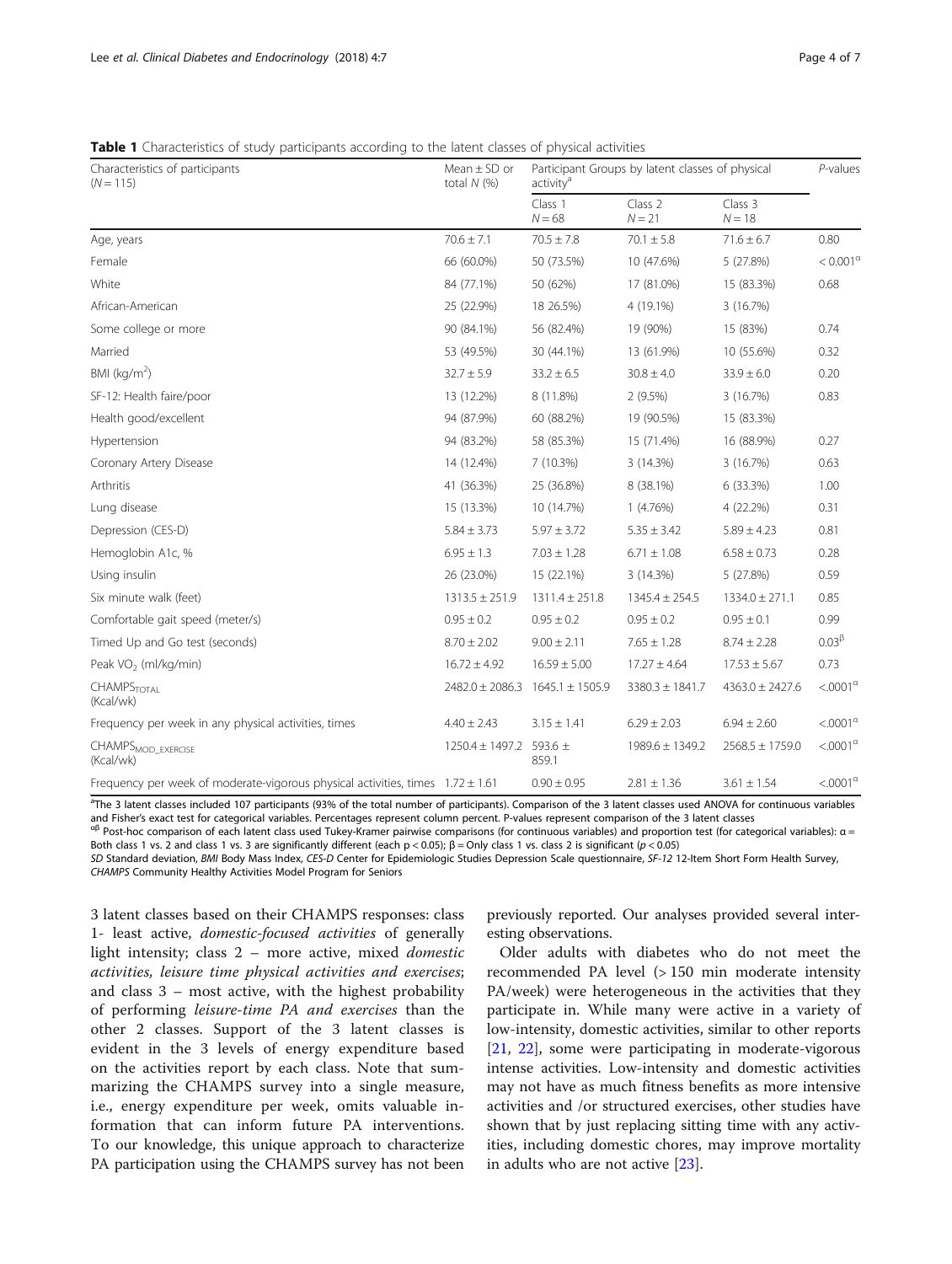<span id="page-5-0"></span>

Mortality and the onset of difficulty with activity of daily living may be predicted by poor performance in the Timed Up and Go test [\[24](#page-7-0), [25](#page-7-0)]. In the present study, the best TUG performance was found in Class 2 participants. Compared to other two classes, participants in Class 2 were more likely to have participated in a variety of different types of activities and of different intensities; they participated in low-intensity and high-intensity domestic activities, leisure-time physical activities, and some structured exercise activities. Our finding suggests that encouraging older adults with diabetes to participate

in a variety of different physical activities, rather than selectively participate in a few activities, may improve physical functioning.

In the present study, women were more likely to report domestic/lower intensity PA (Class 1) and were less likely to exercise formally, specifically at a higher intensity (Class 3). This gender difference is consistent with other studies in PA and diabetes [\[26](#page-7-0)], and with studies where adult women are less likely to meet guidelines for aerobic PA [[27](#page-7-0)]. Older women, particularly in the present age cohort, may be more likely to fulfill traditional gender roles as

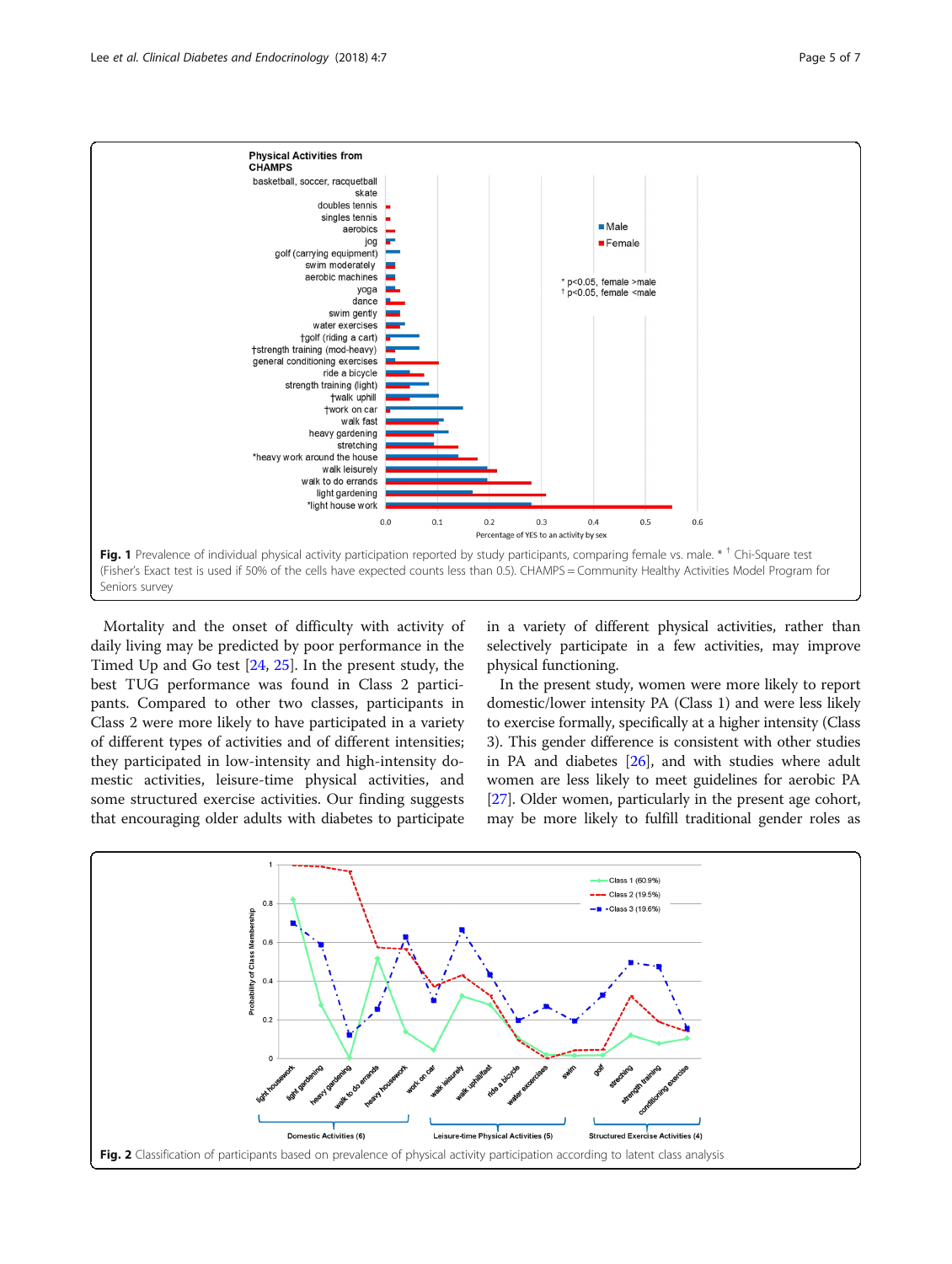<span id="page-6-0"></span>**Table 2** Logistic models comparing the participants in each latent class by their characteristics

| Multinomial logistic model                              | OR of being in class 2 vs. class 1 |                             |      |                | OR of being in class 3 vs. class 1 |                             |      |                 | Overall |
|---------------------------------------------------------|------------------------------------|-----------------------------|------|----------------|------------------------------------|-----------------------------|------|-----------------|---------|
| Effect                                                  | Odds Ratio                         | 95% Confidence<br>Intervals |      | <i>p</i> value | Odds Ratio                         | 95% Confidence<br>Intervals |      | p value p value |         |
| Age                                                     | 1.13                               | 0.98                        | 1.31 | 0.09           | 1.16                               | 0.975                       | 1.37 | 0.095           | 0.17    |
| Sex (Female vs. male)                                   | 0.28                               | 0.04                        | 1.83 | 0.18           | 0.14                               | 0.016                       | 1.22 | 0.075           | 0.19    |
| Timed get up and go (TUG)                               | 0.49                               | 0.28                        | 0.86 | 0.013          | 0.88                               | 0.50                        | 1.53 | 0.64            | 0.03    |
| CHAMPS <sub>TOTAL</sub>                                 | 1.00                               | 0.99                        | 1.00 | 0.72           | 1.00                               | 0.99                        | 1.00 | 0.41            | 0.46    |
| Frequency per week, all PA                              | 2.77                               | 1.39                        | 5.51 | 0.004          | 2.57                               | 1.18                        | 5.60 | 0.018           | 0.01    |
| <b>CHAMPS</b> <sub>MOD_EXERCISE</sub>                   | 1.00                               | 0.99                        | 1.00 | 0.28           | 1.00                               | 0.99                        | 1.00 | 0.67            | 0.54    |
| Frequency per week, at least moderate intensity PA 1.17 |                                    | 0.38                        | 3.55 | 0.79           | 1.99                               | 0.58                        | 6.81 | 0.27            | 0.50    |

CHAMPS Community Healthy Activities Model Program for Seniors

homemakers, with more personal and environmental obstacles to structured PA [[28\]](#page-7-0). The implication of our finding is that PA interventions for older adults with diabetes may need to be customized by gender. Note that in larger population studies, older men spent more time in sedentary behavior than women and that even in men aged 71 years or older who exceed current guidelines on PA, more time spent in sedentary behavior is associated with greater mortality risk [[29](#page-7-0)]. Thus, the adverse effects due to prolonged sedentary time may not be completely ameliorated by moderate-vigorous PA. In general, a more thoughtful gender-customized PA plan that limits sedentary time but also includes a range of low to high intensity PA would likely be optimal for older adults with diabetes.

To our knowledge, few studies document detailed information that might be used to tailor PA interventions in sedentary older adults with diabetes. From our data, few of these older adults participate in the types of aerobic and strength training that can lead to benefits in adults with diabetes, such as insulin sensitivity and glucose control [\[7,](#page-7-0) [30](#page-7-0)]. Instead, over 40% of them reported walking leisurely, a low intensity aerobic activity. More research is needed in how to provide aerobic and strength training that is both acceptable to this cohort and is of sufficient intensity to provide health benefits.

The present study supplements the findings by Mooney et al. [\[31](#page-7-0)], whom identified five latent classes of physical activity using response from the Physical Activity Scale for the Elderly by adults aged 65–75 years old. They identified that participants in the more active or "athletic" latent classes were more likely to have higher education, higher income and better self-reported health. The present study further applied latent class analysis and identified similar patterns of physical activities in a sedentary older adult diabetes cohort using their response from the CHAMPS, and provided more specific activity information, energy utilization, and physical performance data to describe the three latent classes.

While the select sample is not representative of the general population (i.e., it is predominately white and

includes highly educated volunteers for an exercise program), the sample is nonetheless a highly relevant group to be targeted for PA interventions. The self-reported PA level through CHAMPS is not confirmed by objective measurements, but accelerometer-derived estimates omit information on the type of PA individuals participate in and may underestimate energy expenditure through household activities [\[32\]](#page-7-0).

# Conclusions

In conclusion, use of latent class analysis to classify CHAMPS-acquired PA patterns in sedentary older adults with diabetes can provide insights into future customization of PA interventions.

#### Abbreviations

6 MW: Six Minute Walk; BMI: Body Mass Index; CES-D: Center for Epidemiologic Studies Depression Scale questionnaire; CHAMPS: Community Healthy Activities Model Program for Seniors; MET: Metabolic Equivalence Task; PA: Physical activity; SF-12: 12-Item Short Form Health Survey; TUG: Timed Up and Go test; VO2: Peak Oxygen Uptake

#### Acknowledgements

Not applicable

## Funding

The authors would like to acknowledge the support of VA Rehabilitation Research and Development Career Development Award (5-IK2-RX001190), VA Rehabilitation Research and Development Merit Award (E0–9606) and the Office of Research and Development of the Department of Veterans Affairs and the American Diabetes Association Award (1–06-JF-20). The authors also acknowledge support of the National Institute of Health Claude Pepper Center (AG024824), Michigan Institute for Clinical and Health Research (UL1TR000433), the Michigan Diabetes Research and Training Center (DK020572) and K24 (AG109675) as well as the Dorothy and Herman Miller Fund for Mobility Research in Older Adults. The sponsors had no role in the project beyond funding.

# Availability of data and materials

The datasets used and/or analyzed during the current study are available from the corresponding author on reasonable request.

#### Impact statement

We certify that this work is novel because we applied latent class analysis to the Community Healthy Activities Model Program for Seniors (CHAMPS) survey to derive patterns of physical activity among sedentary older adults with diabetes, which provides insightful information to individualize physical activity interventions.